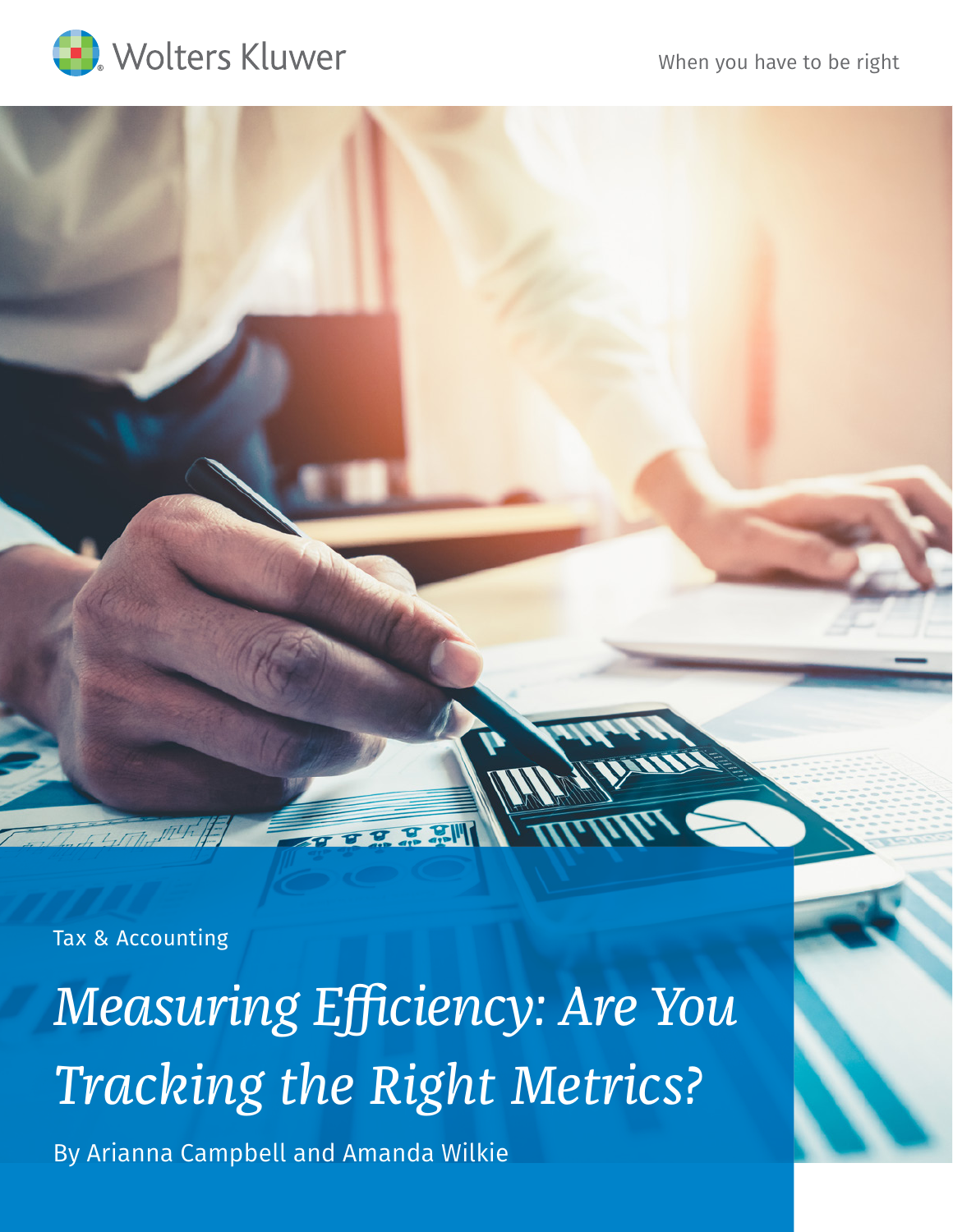A firm had a problem. They were tracking certain metrics on two staff accountants but weren't sure what the data was telling them.

# Here's what they knew:

- Employee #1 and Employee #2 had the same level of experience and were turning in work of relatively equal quality.
- Employee #1 had a high number of charge hours, while Employee #2's charge hours weren't meeting the firm's required minimums.
- Employee #1 took roughly three times the number of hours budgeted to complete a project, and Employee #2 was producing nearly twice as many completed engagements as Employee #1.

Let's say your firm had to promote one of these employees. Which one would you choose?

If you were looking solely at chargeable hours, it would appear that Employee #1 was the rock star, and Employee #2 needed coaching to improve their performance. But when you expand your measurements to consider efficiency, the data paints a very different picture.

The purpose of this white paper *isn't* to convince you to stop tracking billable hours. While we do feel that value pricing is ideal, especially as firms shift into more advisory and consultative roles with their clients, we also realize it's not as simple as changing your invoicing method. Metrics like billable hours and realization help firm leaders determine scheduling, manage talent and run the business.

Instead, we want to encourage you to add to the metrics you're tracking in your firm. Billable hours and realization can be starting metrics for measuring efficiency, but it's by no means the only metric you should be monitoring. In this white paper, we'll share the reasons traditional metrics fall short and provide suggestions on new metrics that will help your firm become more successful.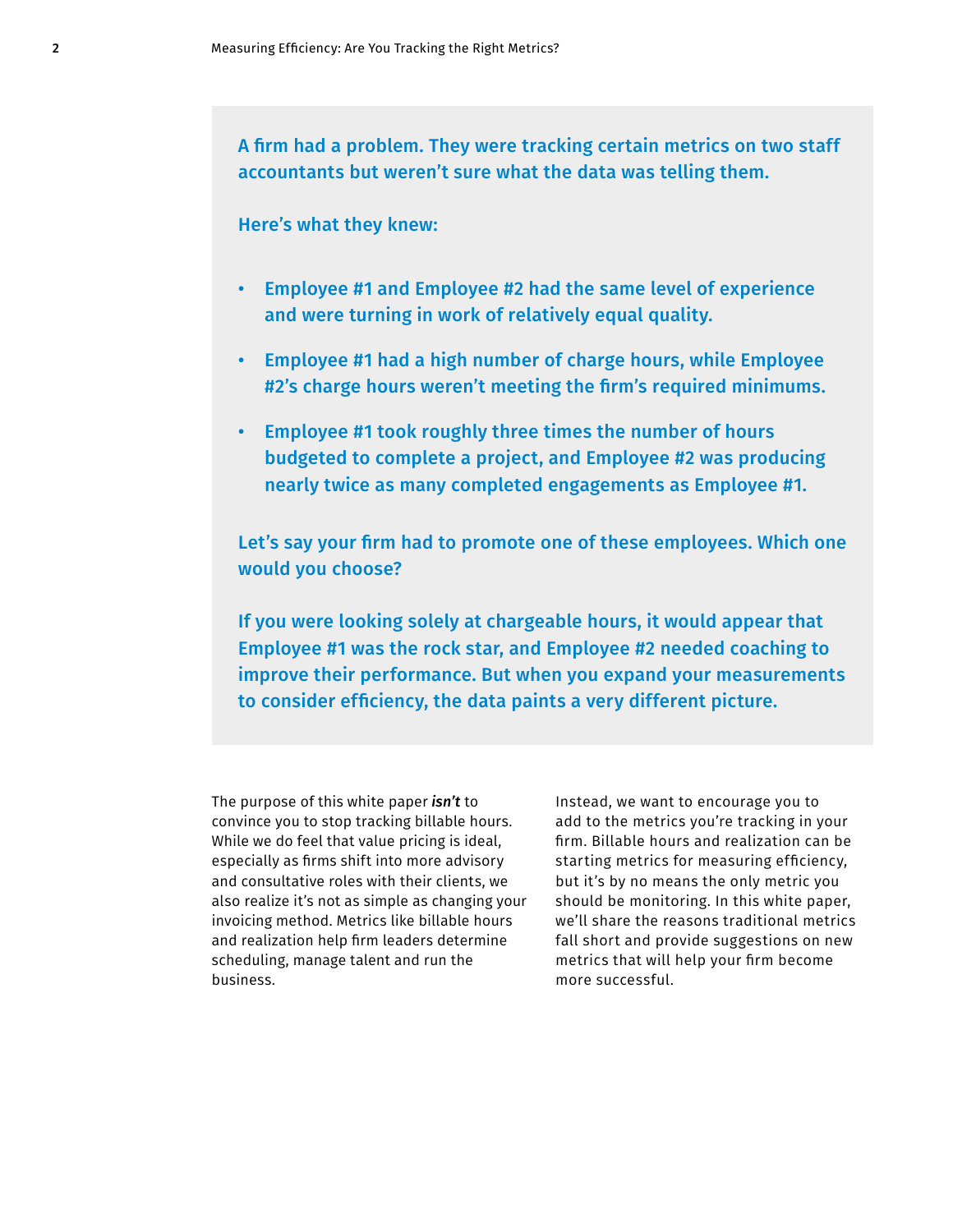## Firm Metrics Are Changing

The profession has changed. Accounting firms and their services are changing. How firms measure efficiency must change as well.

#### *Focus on client value*

We're no longer just focused on compliance, so focusing solely on the number of hours people put in or the amount of tax returns or audits they can crank out just won't cut it.

Technology gives us the ability to do more with less, but smart firms aren't just looking for the ability to do more of the same. They're working to optimize processes so they can increase their capacity to deliver value-added services to their clients. The value you bring to clients isn't the hours you spend churning out a tax return or audit. It's the relationship you build with that client and the knowledge you share with them. As a result, we need to shift away from a focus on metrics that track just the hours it takes to churn out a compliance engagement.

### *Valuing results*

The talent shortage continues to cause difficulties for firms of all sizes. The AICPA's 2019 PCPS CPA Firm Top Issues Survey showed that "finding qualified staff" is the number one concern for all firms with two or more professionals, as it has been for the last several surveys.<sup>1</sup>

One of the biggest factors driving qualified talent away from the profession is that too many firms focus on billable hours and realization rather than results.

Returning to the story from our introduction, it's not hard to imagine a scenario in which management asks Employee #2 for more charge hours but then complains about realization rates at their next annual review. Meanwhile, Employee #1 starts eating their own time for the sake of improving realization, only to be lectured on a lack of chargeable hours. Both employees wind up feeling undervalued and receive negative feedback on a single metric – and that drives them away.

Over and over again, we see talented professionals doing amazing work on jobs, increasing efficiencies, building relationships and adding true value to clients. But they leave the profession after a few years because they want to be valued for their mind, not their time.



Arianna Campbell Director Boomer Consulting, Inc. [Boomer.com](http://Boomer.com)



Amanda Wilkie Consultant Boomer Consulting, Inc. [Boomer.com](http://Boomer.com)



1 AICPA, 2*019 PCPS CPA Firm Top Issues Survey*, [https://www.aicpa.org/content/dam/aicpa/interestareas/](https://www.aicpa.org/content/dam/aicpa/interestareas/privatecompaniespracticesection/strategyplanni) [privatecompaniespracticesection/strategyplanning/firmstrategyandplanning/downloadabledocuments/2019](https://www.aicpa.org/content/dam/aicpa/interestareas/privatecompaniespracticesection/strategyplanni) [top-issues-survey-commentary.pdf](https://www.aicpa.org/content/dam/aicpa/interestareas/privatecompaniespracticesection/strategyplanni), accessed January 21, 2020.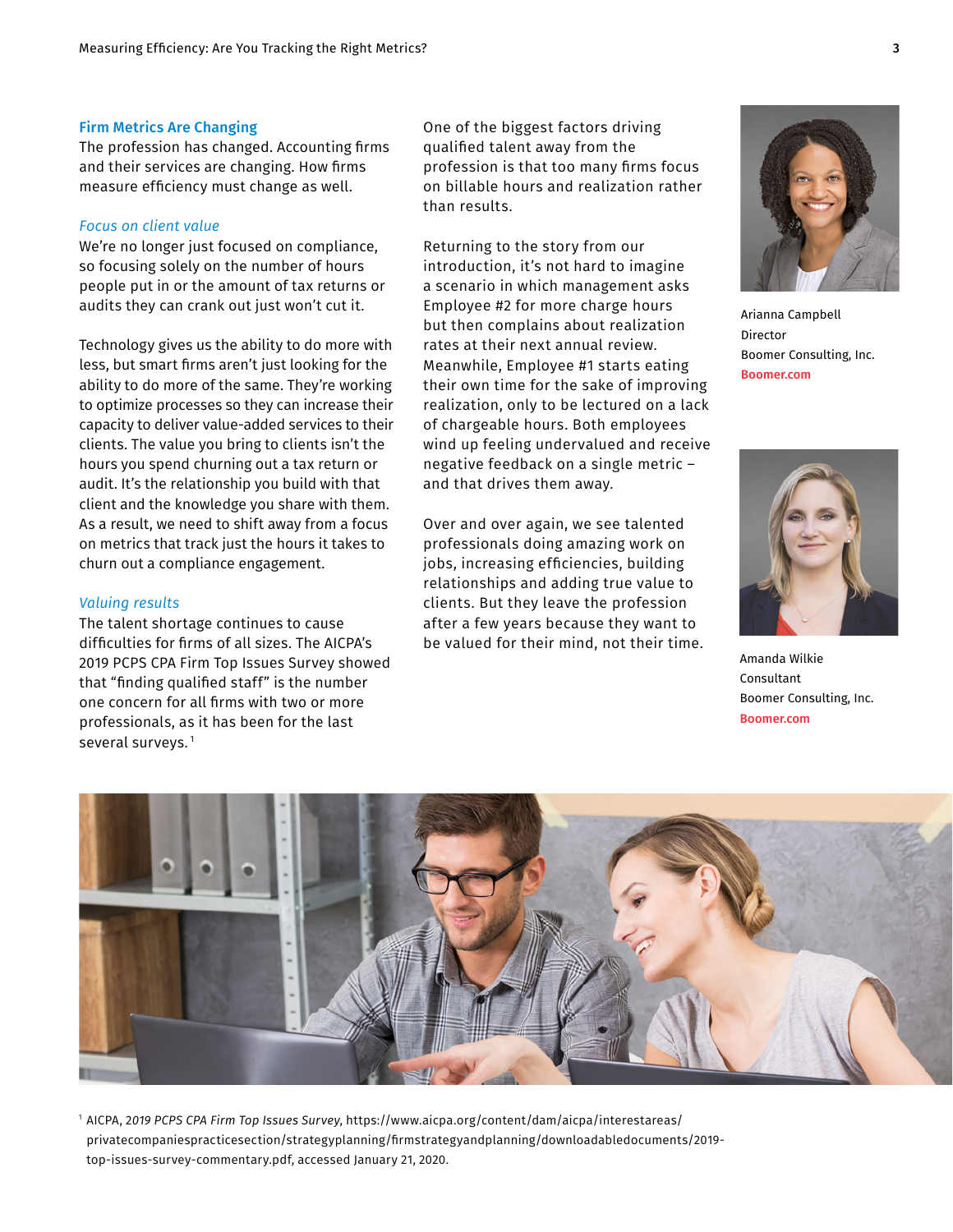

<sup>2</sup> The Growth Partnership, *The Rosenberg Survey: 2019 National Survey of CPA Firm Statistics*, <https://rosenbergsurvey.com>

## Metrics to Track in a Value-Based Firm

The technologies available today allow us to track more data. However, more data without a purpose is just more numbers on a dashboard or spreadsheet. You need data that tracks what is truly important to your firm and helps firm leaders make better decisions.

What is important to your firm? Is it growth? Talent? Client service? Here are some metrics to track that will help you focus on those priorities.

## *Measuring Growth Efficiency*

- Revenue per full-time equivalent (FTE)  $-$  This is the firm's total net revenue earned divided by the number of FTEs the firm employs. It shows how much revenue each team member generates and provides information on the firm's overall efficiency.
- **Revenue by service line**  $-$  Most firms today offer a wide variety of professional and financial services, with advisory and consulting enhancing their more traditional tax, audit and client accounting services. Tracking revenue by service line shows which services are the fastest-growing as your firm extends its offerings.
- Average number of services per client  $-$  The closer your firm is embedded with a client, the more attuned your people will be to their needs and the better equipped you'll be to address those needs. Improving this metric can increase client retention rates exponentially.
- $\cdot$  The lifetime value of a client  $-$  This metric is essentially the sum of all revenues generated from the firm's service offerings over the lifetime of the client. It's a good idea to track how this metric changes from year to year for your biggest clients, how long those clients have been with the firm, and whether new service offerings have been introduced to those clients.
- Income per equity partner (IPP) Calculated by dividing the firm's net operating income by the number of equity partners. According to the most recent Rosenberg Survey, average IPP in 2018 was \$449,485, an increase of 5.6% over the previous year.<sup>2</sup>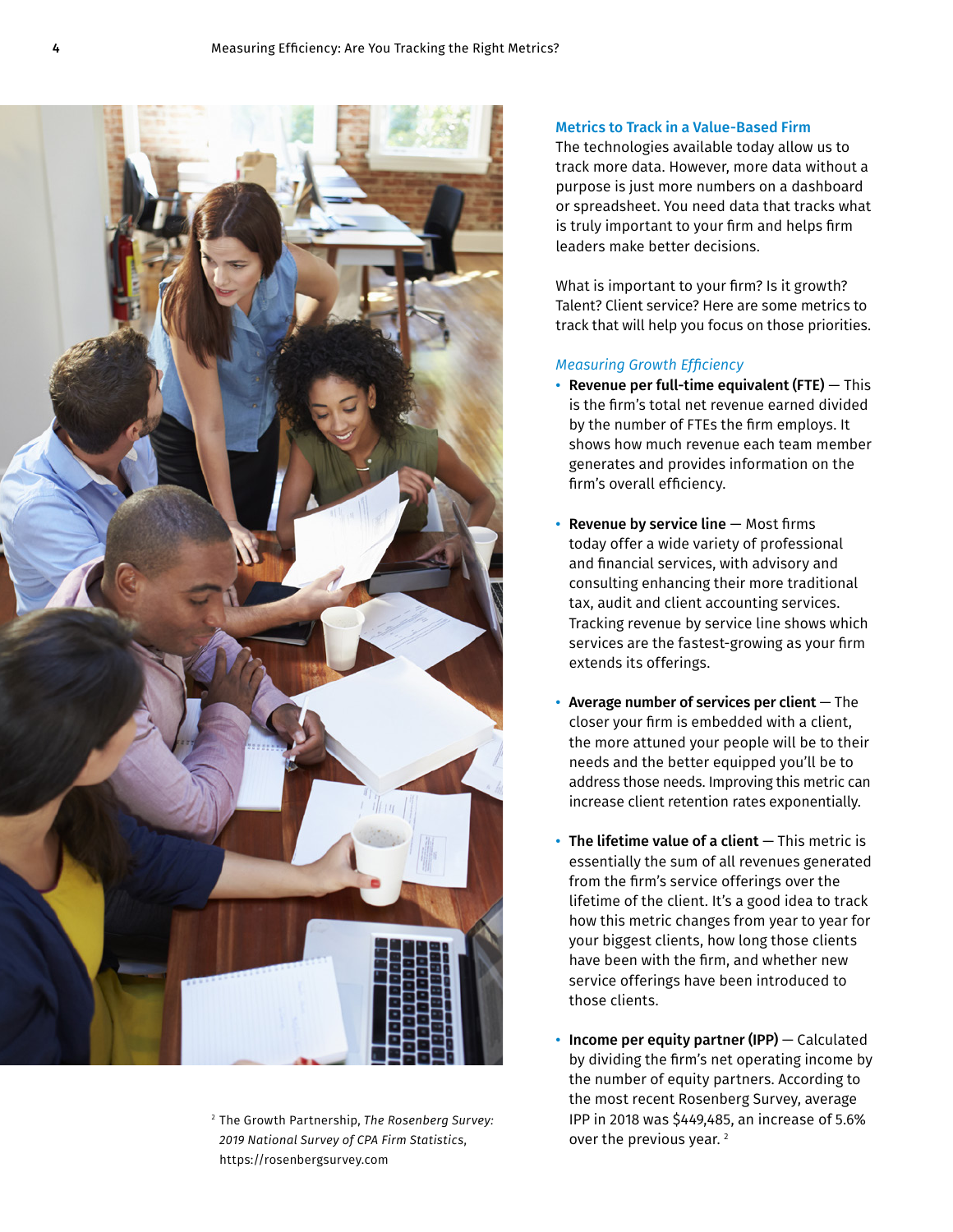### *Measuring Talent Efficiency*

- $\cdot$  Income generated by employee  $-$  Firms need to know how much revenue each person in the firm generates to set salaries and assign work. This metric isn't perfect, especially when staff members work in teams. However, if you can assign a certain percentage of revenue to each individual, it's a good starting point for figuring out how to balance work in the firm.
- Ratio of staff to equity partner  $-$  This metric divides the number of a firm's employees by the number of its equity partners to show how successful partners are at pushing work down. Among Top 100 firms, the average ratio staff to equity partner is 15:1.<sup>3</sup> If yours is much lower, your firm leaders likely need to work on delegation.
- The number of clients per employee  $-$  This metric gives a general overview of the workload balance among team members. Of course, every client is different, and some take more resources than others. But along with other metrics, this ensures team members have enough to do without becoming overwhelmed.

### *Measuring Client Service Efficiency*

- Work turnover This measures how many days it takes to complete an engagement, from when the firm receives complete information from the client until the client gets their deliverable. Clients value speed and efficiency, so the firm needs to know how quickly jobs are being completed to keep clients satisfied.
- Number of cross-selling opportunities vs. **those won**  $-$  A huge discrepancy between these two numbers indicates your team needs better training on servicing and cross-selling clients. This metric can also identify certain partners and team members who are adept at marketing to existing clients.
- Meaningful client contact outside of normal deadlines — How much time does your team spend talking to clients outside of busy season? As CPAs take on more advisory and consultative roles, they spend more time building relationships and understanding their clients' businesses. Track the time you're spending now to get a baseline and work on increasing that number by scheduling calls, video conferences and in-person meetings with your clients so you can ask questions and identify opportunities to deliver greater value.
- Net promoter score (NPS)  $-$  NPS is a client satisfaction benchmark that measures how likely your clients are to recommend you to others. You start by surveying existing clients to ask, "On a scale of 0 to 10, how likely are you to recommend our firm to others?" Ask clients to give specific feedback about why they gave the score they did. Clients who answer with a 9 or 10 are Promotors. Clients who respond with a 7 or 8 are Passives, and clients who answer with a 0 to 6 are Detractors. Calculate your NPS by subtracting the percentage of Detractors from the percentage of Promotors. Use the feedback you receive to identify areas of improvement.
- Client responsiveness Responding quickly to clients is one of your team's most important responsibilities and a frequent source of client complaints. Most customer relationship management (CRM) software provides an effective way to track response time to emails, but tracking response time to other methods, such as phone calls and paper correspondence, is more difficult.

<sup>3</sup> Hood, Daniel, *Can't Someone Else Do It?, Accounting Today*, [https://www.accountingtoday.com/opinion/cant](https://www.accountingtoday.com/opinion/cant-someone-else-do-it)[someone-else-do-it](https://www.accountingtoday.com/opinion/cant-someone-else-do-it), accessed January 21, 2020.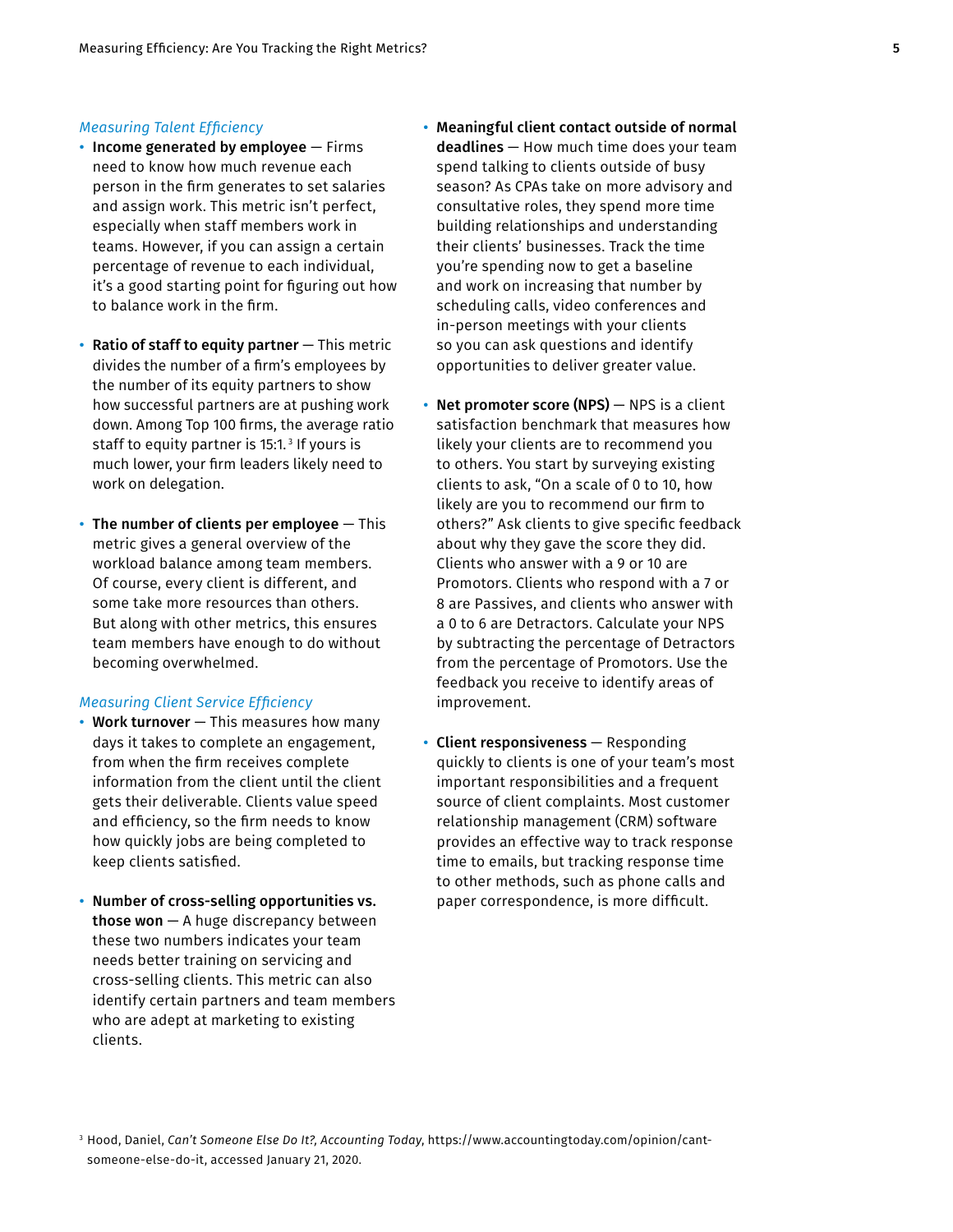# Wolters Kluwer Helps You Measure What Matters

Wolters Kluwer technology can help your firm focus less on hours worked and more on the value you're delivering.

# *CCH Axcess*™ *Workstream*

Meet project tracking needs and efficiently manage all business deliverables with a fullfeatured solution that supports the way you work. CCH Axcess Workstream simplifies the tracking of work and ensures a consistent project management process.

Using built-in administrative workflow tools, you will:

- Increase accountability with easy to understand dashboards, notifications, and project pools that keep everyone informed and up to date.
- Manage resources more effectively with clear visibility into who is working on what.
- Improve efficiency with the ability to track project status and due dates through electronic routing sheets.
- Enhance client service with greater visibility into project details for both partners and staff.

### *Custom Dashboards & Reports*

Since most firms don't have the time or skillset to create their own custom dashboards, the Wolters Kluwer Professional & Client Services team can create custom dashboards for you. This service is helpful for firms that want dashboards other than the 6 templates provided in Data Insights. Custom dashboards can be created based on your preferences, in almost any platform, including Microsoft Power BI or Tableau.

### *Power BI Training*

Data Analytics skills are in high demand, and Microsoft Power BI is a leading solution. For firms that want to build their own dashboards and be able to customize them as needed, Power BI training can help them learn the skills necessary.

The Introduction to Power BI web-based training uses Wolters Kluwer product-oriented datasets in guided steps to help firms learn the fundamentals of Power BI. An additional Power BI Workshop provides specialized assistance for firms that want a consultant to help them create custom reports/data visualizations.

### **Conclusion**

This white paper presents just a few of the metrics you can use to measure efficiency in a firm. There's no exact method for applying these metrics – each firm needs to track what they value most, collect feedback and continually look for ways to improve what data you collect and how you use it.

It's tempting to continue using billable hours and realization as your primary metrics because they're easy to measure and ingrained in the profession. However, "that's the way we've always done it" isn't a valid argument when technological and demographic trends are impacting the profession at a rapid pace.

As your firm expands its service offerings to include advisory and consulting, you'll need new methods for measuring performance that fit with the way your firm operates now and will remain suitable as the firm evolves in the future.

*"This all speaks to accountability on so many levels. The big change here is that it's really putting the power of accountability into the individual's hands."*

> — Pam Metzger CMO Porte Brown